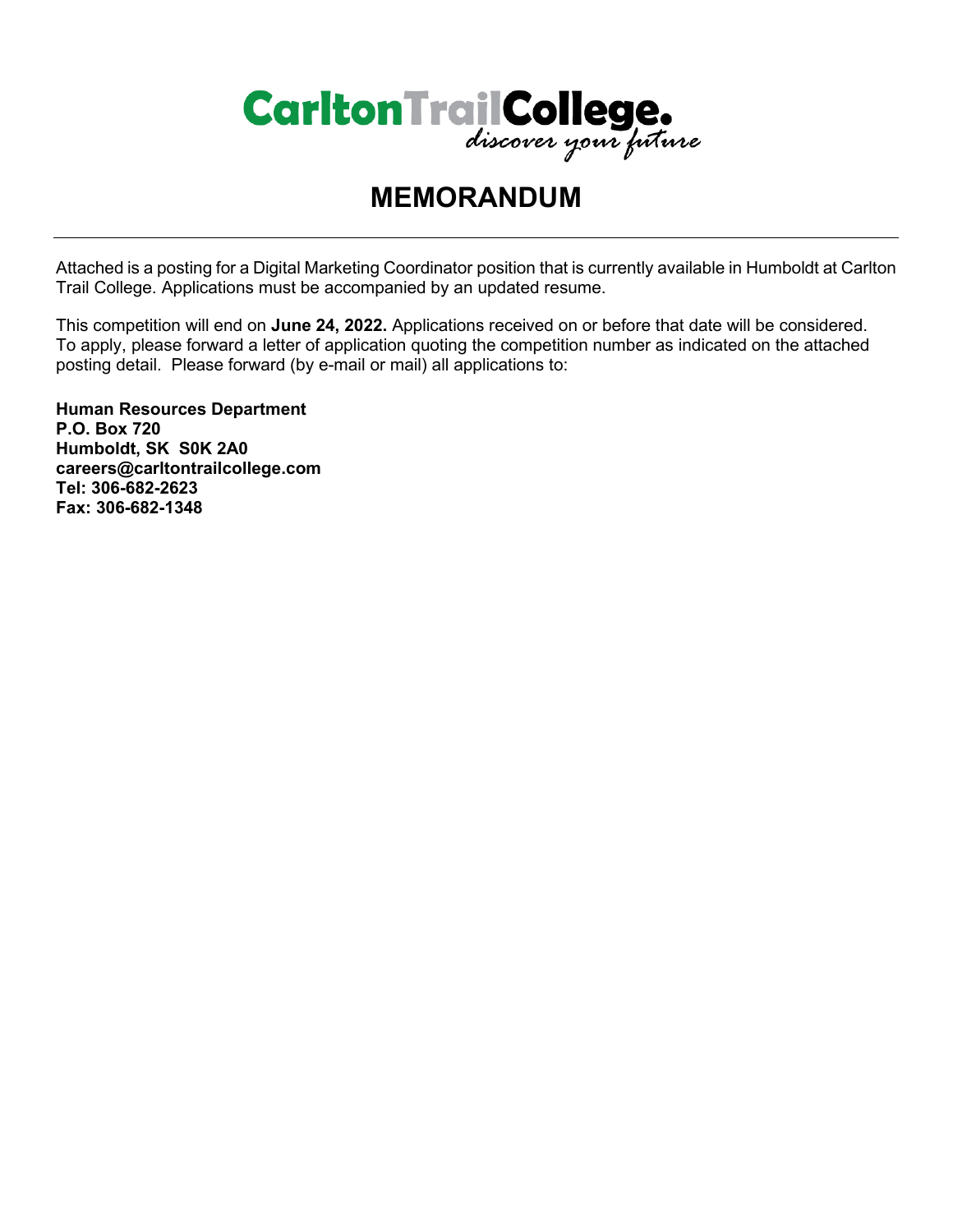## **Digital Marketing Coordinator** *Competition # 2223-02*

| Classification:           | Level 5         |
|---------------------------|-----------------|
| Position Description:     | Attached        |
| Category:                 | Office          |
| <b>Appointment Dates:</b> | August 2, 2022  |
| Hours of Work:            | Part Time (60%) |
| Location:                 | Humboldt        |

#### POSITION SUMMARY

The Digital Marketing Coordinator is responsible for the implementation of the College's digital campaigns and online community management, coordinating with the marketing and communications, programming and support services teams to ensure consistency in voice and a strong brand presence across all digital media. Design skills are essential for the development of marketing collateral to support these activities. This position is in-scope and reports to the Advancement and External Affairs Director.

#### DUTIES AND RESPONSIBILITIES

- Raise institutional awareness and cultivate student preference for Carlton Trail College in the online space.
- Implement and evaluate an integrated digital plan that supports the College's marketing and communications plan.
- Help determine and support key messaging.
- Design and develop creative briefs and digital marketing collateral, using illustration, photo editing and/or layout software, for a variety of campaigns and initiatives.
- Engage with and support the College's online community.
- Develop and maintain the College's photographs and image bank, including video.
- Assist with website maintenance and content management.
- Monitor digital campaign analytics and assist with reporting.
- Keep up to date on digital advertising and marketing trends, especially as related to higher education.
- Ensure appropriate file management, record-keeping and data security practices.
- Provide support to the marketing and communications team and/or perform other duties as assigned.

#### KNOWLEDGE, SKILLS AND ABILITIES

- Outstanding interpersonal, written and verbal communication skills.
- A solid understanding of marketing, communications and/or public relations concepts.
- Strong understanding of Internet marketing, specifically online advertising and its relationship with social media, website development and strategic enrolment management.
- Demonstrated design skills, preferably with Adobe Creative Suite (InDesign, Illustrator, Photoshop) and familiarity with Microsoft Office (PowerPoint, Word, Excel, SharePoint, Teams) and/or online design software or platforms.
- Creative writing, photography and video skills.
- Ability to develop positive working relationships.
- Excellent organizational skills and attention to detail.
- Self-reliant and motivated, with proven ability to problem-solve and meet deadlines with minimal supervision.
- Understanding of Carlton Trail College and Saskatchewan's post-secondary education system.
- Exemplifies the College's cultural values of accountability, respect, commitment, innovation and integrity.